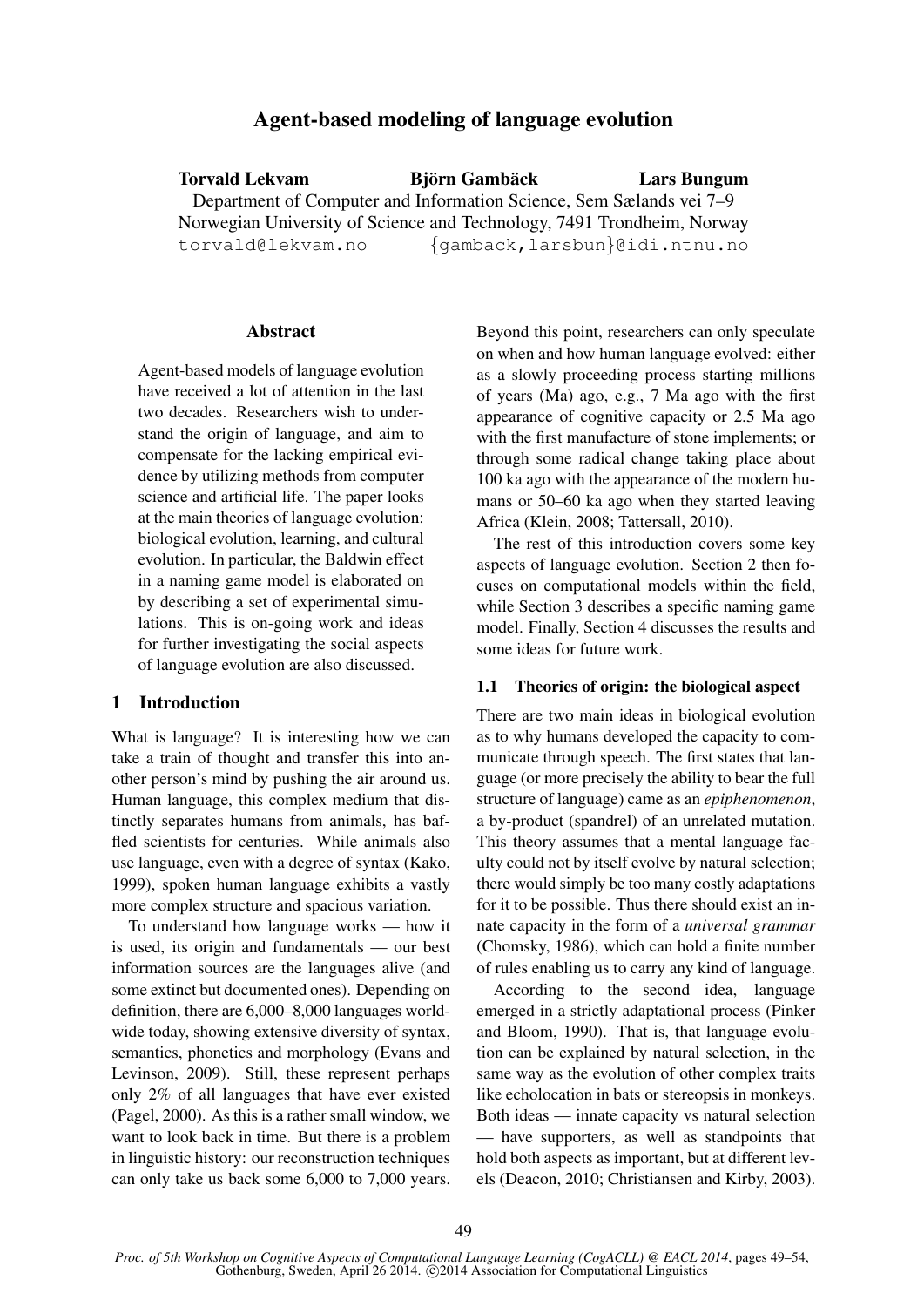#### 1.2 Theories of origin: the cultural aspect

Biology aside, the forces behind the emergence of human language are not strictly genetic (and do not operate only on a phylogenetic time scale). Kirby (2002) argues that, in addition to biological evolution, there are two more complex adaptive (dynamical) systems influencing natural language; namely *cultural evolution* (on the glossogenetic time scale) and *learning* (which operates on a individual level, on the ontogenetic time scale).

In addition, there is the interesting Darwinian idea that cultural learning can guide biological evolution, a process known as *the Baldwin effect* (Baldwin, 1896; Simpson, 1953). This theory argues that culturally learned traits (e.g., a universal understanding of grammar or a defense mechanism against a predator) can assimilate into the genetic makeup of a species. Teaching each member in a population the same thing over and over again comes with great cost (time, faulty learning, genetic complexity), and the overall population saves a lot of energy if a learned trait would become innate. On the other hand, there is a cost of genetic assimilation as it can prohibit plasticity in future generations and make individuals less adaptive to unstable environments.

There has been much debate recently whether language is a result of the Baldwin effect or not (Evans and Levinson, 2009; Chater et al., 2009; Baronchelli et al., 2012, e.g.), but questions, hypotheses, and simulations fly in both directions.

### 2 Language evolution and computation

Since the 90s, there has been much work on simulation of language evolution in bottom-up systems with populations of autonomous agents. The field is highly influenced by the work of Steels and Kirby, respectively, and has been summarized and reviewed both by themselves and others (Steels, 2011; Kirby, 2002; Gong and Shuai, 2013, e.g.).

Computational research in this field is limited to modeling very simplified features of human language in isolation, such as strategies for naming colors (Bleys and Steels, 2011; Puglisi et al., 2008), different aspects of morphology (Dale and Lupyan, 2012), and similar. This simplicity is important to keep in mind, since it is conceivable that certain features of language can be highly influenced by other features in real life.

A language game simulation (Steels, 1995) is a model where artificial agents interact with each

other in turn in order to reach a cooperative goal; to make up a shared language of some sort, all while minimizing their cognitive effort. All agents are to some degree given the cognitive ability to bear language, but not given any prior knowledge of how language should look like or how consensus should unfold. No centralized anchors are involved: a simulation is all self-organized.

Agents are chosen (mostly at random) as hearer and speaker, and made to exchange an utterance about a certain arbitrary concept or meaning in their environment. If the agents use the same language (i.e., the utterance is understood by both parties), the conversation is a success. If the speaker utters something unfamiliar to the hearer, the conversation is termed a failure. If an agent wants to express some concept without having any utterances for it, the agent is assumed to have the ability to make one up and add this to its memory. While interpretation in real life is a complex affair, it is mostly assumed that there is a fairly direct connection between utterance and actual meaning in language game models (emotions and social situations do not bias how language is interpreted).

A simple language game normally is characterized by many synonyms spawning among the agents. As agents commence spreading their own utterances around, high-weighted words start to be preferred. Consensus is reached when all agents know the highest weighted word for each concept. Commonly, the agents aim to reach a single coherent language, but the emergence of multilingualism has also been simulated (Lipowska, 2011; Roberts, 2012). Cultural evolution can be captured by horizontal communication between individuals in the same generation or vertical communication from adults to children. The latter typically lets the agents breed, age and die, with the iterated learning model (Smith et al., 2003) being popular.

A variety of language games exist, from simple naming games, where the agents' only topic concerns one specific object (Lipowska, 2011), to more cognitive grounding games (Steels and Loetzsch, 2012). There have also been studies on some more complex types of interaction, such as spatial games (Spranger, 2013), factual description games (van Trijp, 2012) and action games (Steels and Spranger, 2009), where the agent communication is about objects in a physical environment, about real-world events, and about motoric behaviors, respectively.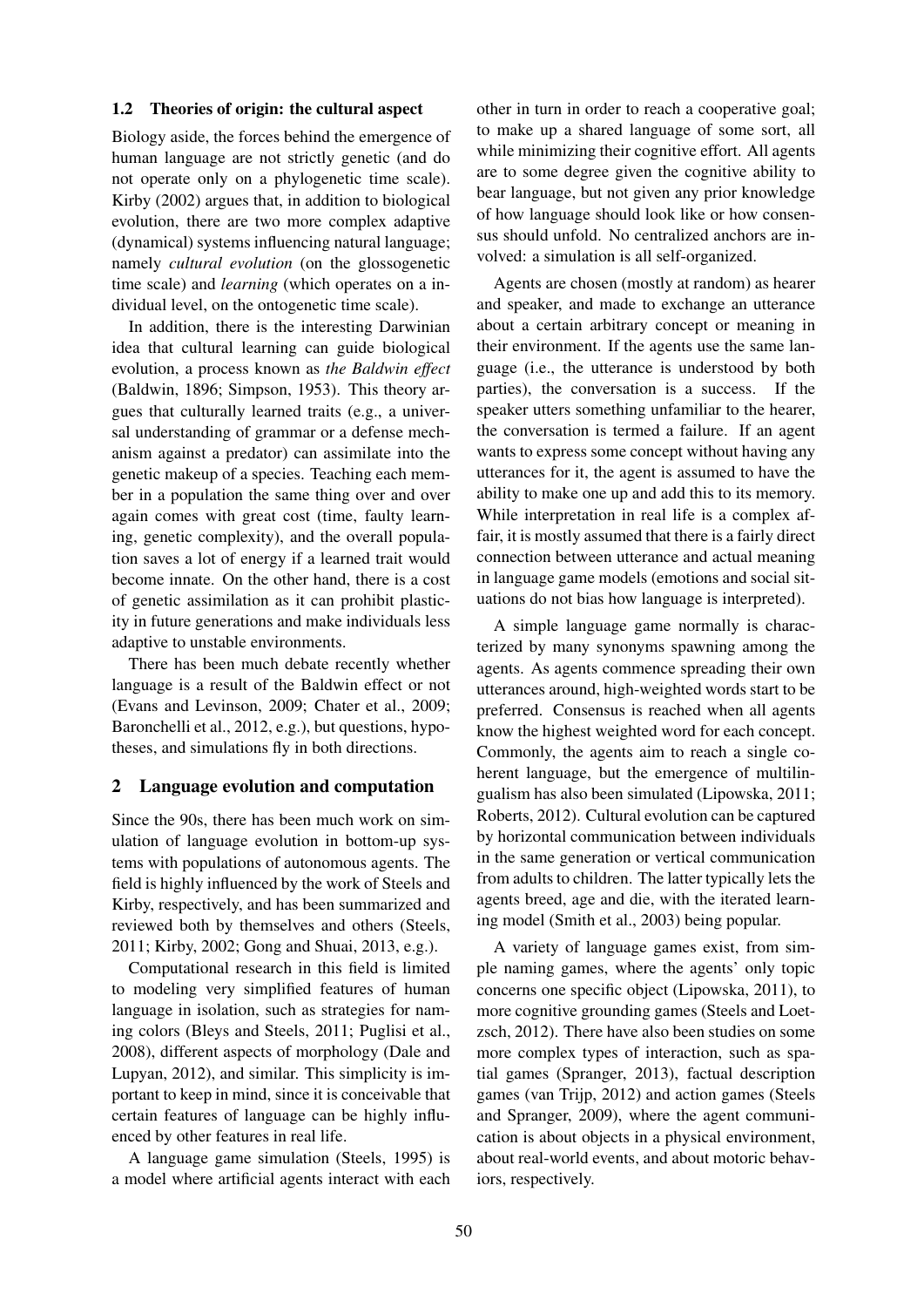#### 3 The Baldwin effect in a naming game

Several researchers have created simulations to investigate the Baldwin effect, starting with Hinton and Nowlan (1987). Cangelosi and Parisi (2002) simulate agents who evolve a simple grammatical language in order to survive in a world filled with edible and poisonous mushrooms. Munroe and Cangelosi (2002) used this model to pursue the Baldwin effect, with partially blind agents initially having to learn features of edible mushrooms, but with the learned abilities getting more and more assimilated into the genome over the generations. Chater et al. (2009) argue that only stable parts of language *may* assimilate into the genetic makeup, while variation within the linguistic environment is too unstable to be a target of natural selection. Watanabe et al. (2008) use a similar model, but in contrast state that genetic assimilation not necessarily requires a stable linguistic environment.

Lipowska (2011) has pursued the Baldwin effect in a simple naming game model with the intention of mixing up a language game in a simulation that incorporates both learning, cultural and biological evolution. The model places a set of agents in a square lattice of a linear size  $L$ , where every agent is allowed — by a given probability  $p$ — to communicate with a random neighbor.

At each time step, a random agent is chosen and p initially decides whether the agent is allowed to communicate or will face a "population update". Every agent has an internal lexicon of  $N$  words with associated weights ( $w_i : 1 \leq j \leq N$ ). Whenever a chosen speaker is to utter a word, the agent selects a word  $i$  from its lexicon with the probability  $w_i / \sum_{j=1}^{N} w_j$ . If the lexicon is empty ( $N = 0$ ), a word is made up. A random neighbor in the lattice is then chosen as the hearer. If both agents know the uttered word, the dialog is deemed a success, and if not, a failure. Upon success, both agents increase the uttered word's weight in their lexica by a learning ability variable. Each agent  $k$ is equipped with such a variable  $l$  ( $0 < l_k < 1$ ). This learning ability is meant to, in its simplicity, reflect the genetic assimilation.

Instead of engaging in communication, the chosen agent is occasionally updated, by a probability  $1 - p$ . Agents die or survive with a probability  $p_s$ which is given by an equation that takes into account age, knowledge (lexicon weights in respect to the population's average weights), and simulation arguments. If the agent has a high-weighted

lexicon and is young of age, and therefore survives at a given time step, the agent is allowed to breed if there are empty spaces in its neighborhood.

All in all, each time step can terminate with eight different scenarios: in addition to the two communication scenarios (success or failure), the scenario where the agent dies, as well as the one where the agents lives but only has non-empty neighbors (so that no change is possible), there are four possibilities for breeding. If the agent breeds, the off-spring either inherit the parent's learning ability or gain a new learning ability, with a probability  $p_m$ . With the same mutation probability, the off-spring also either gains a new word or inherits the parent's highest-weight word.

This model was implemented with the aim to reproduce Lipowska's results. She argues that her model is fairly robust to both population size and her given arguments; however, our experiments do not support this: as the Baldwin effect unfold, it does not follow the same abrupt course as in Lipowska's model. This could be due to some assumptions that had to be made, since Lipowska (2011), for instance, presents no details on how age is calculated. We thus assume that every time an agent is allowed to communicate, its age gets incremented. Another possibility could be to increment every agent's age at every time step, so that agents get older even if they do not communicate. Furthermore, the initial values for learnability are not clearly stated. Lipowska uses several different values in her analysis. We have used 0.5, which makes a decrease in learnability a part of the evolutionary search space as well.

Simulations with parameters similar to those used by Lipowska (2011) [*iterations* = 200, 000,  $mutation_{chance} = 0.01, L = 25, p = 0.4, l = 0.5$ produce results as in Figure 1, showing the highest weighted word per agent after 50k and 150k time steps, with each agent being a dot in a "heat map"; black dots indicate dead agents (empty space). The number of groups are reduced over time, and their sizes grow, as more agents agree on a lexicon and as favorable mutations spread through the population, (as indicated by agent learnability; Figure 2). Even after 200k iterations, consensus is not reached (which it was in Lipowska's simulation), but the agent population agrees on one word if the simulation is allowed to run further. It is natural to assume that the difference lays in the details of how age is calculated, as noted above.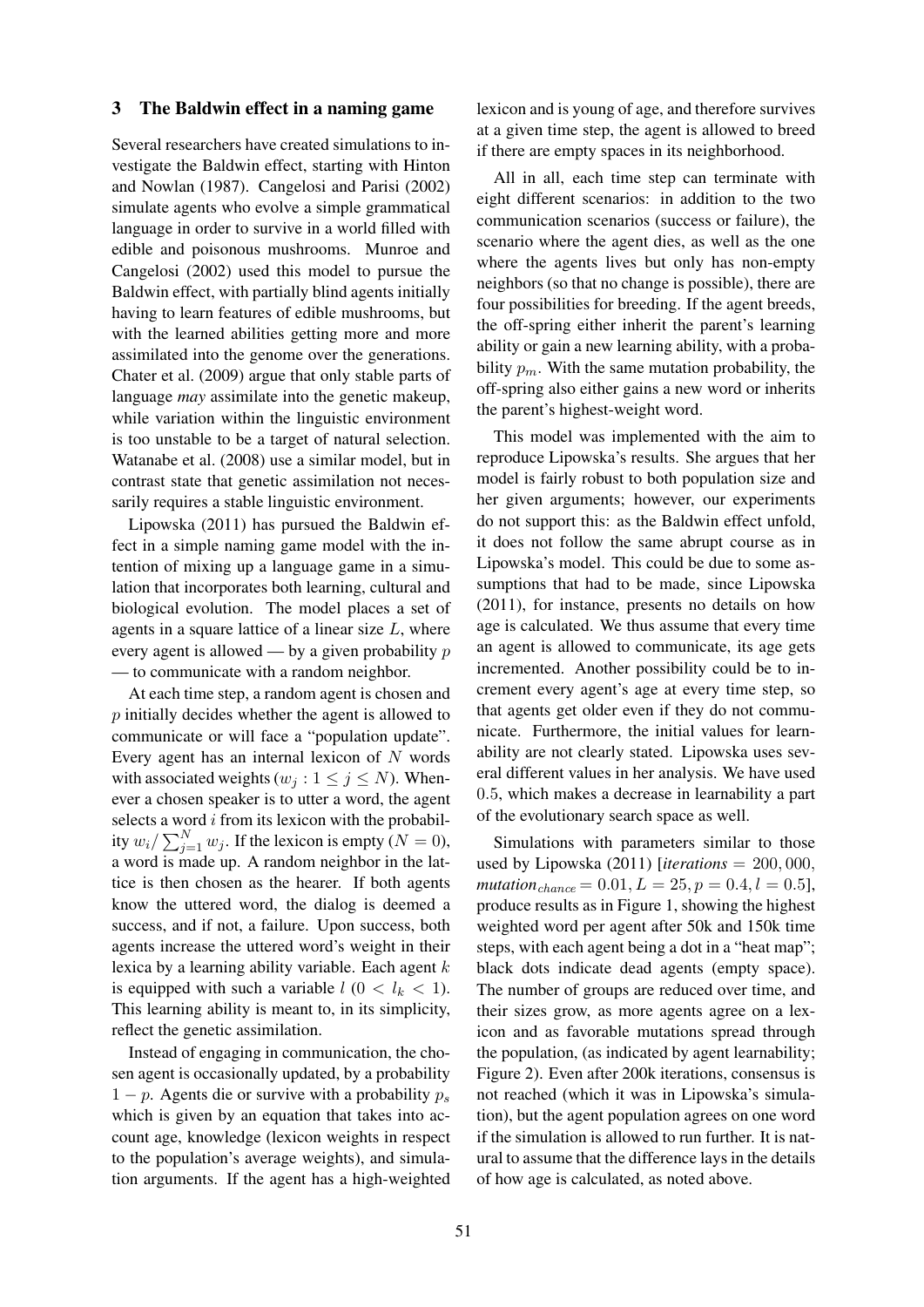

Figure 1: Ca 16 different words dominate the population at iteration 50k and nine at iteration 150k.



Figure 2: Mutations favoring learnability at iteration 50k spread substantially by iteration 150k.

Diverting from Lipowska's parameters and skewing towards faster turnover (higher mutation rate, higher possibility of survival with richer lexicon/higher age, etc.), gives behavior similar to hers, with faster and more abrupt genetic assimilation, as shown Figure 3. The upper line in the figure represents the fraction of agents alive in the lattice. It is initially fully populated, but the population decreases with time and balances at a point where death and birth are equally tensioned.

Agents with higher learnability tend to live longer, and the lower graph in Figure 3 shows the average learnability in the population. It is roughly sigmoid (S-shaped; cf. Lipowska's experiment) as a result of slow mutation rate in the first phase, followed by a phase with rapid mutation rate (ca 100k–170k) as the learnability also gets inherited, and decreasing rate towards the end when mutations are more likely to ruin agent learnability (when the learning ability  $l$  is at its upper limit). As can be seen in Figure 4, the agents rapidly get to a stable weighted lexicon before the Baldwin effect shows itself around time step 100k.

As mentioned, Lipowska's model did not reflect the robustness argued in her paper: for other values of  $p$ , the number of empty spots in the population lattice starts to diverge substantially, and for some values all agents simply die. As population sizes vary, the number of iterations must also be adjusted to get similar results. If not, the agents will not reach the same population turn-over as



Figure 3: Fraction of agents alive in the lattice and average learnability in the population (s-shaped).



Figure 4: Average sum of weights in agent lexica.

for smaller population sizes since only one agent may be updated per iteration. Lipowska (2011) compensated with higher mutation rate on simulations with different population sizes; however, these could be two variables somewhat more independent of each other. The model would have been much more stable if it contained aspects of a typical genetic algorithm, where agents are allowed to interact freely within generations. This way, the model could be acting more upon natural selection (and in search of the Baldwin effect), instead of relying on well-chosen parameters to work.

## 4 Discussion and future work

Language is a complex adaptive system with numerous variables to consider. Thus we must make a number of assumptions when studying language and its evolution, and can only investigate certain aspects at a time through simplifications and abstractions. As this paper has concentrated on the agent-based models of the field, many studies reflecting such other aspects had to be left out.

In addition, there has lately been a lot of work studying small adjustments to the agent-based models, in order to make them more realistic by, for example, having multiple hearers in a language game conversations (Li et al., 2013), different topologies (Lei et al., 2010; Lipowska and Lipowski, 2012), and more heterogeneous populations (Gong et al., 2006).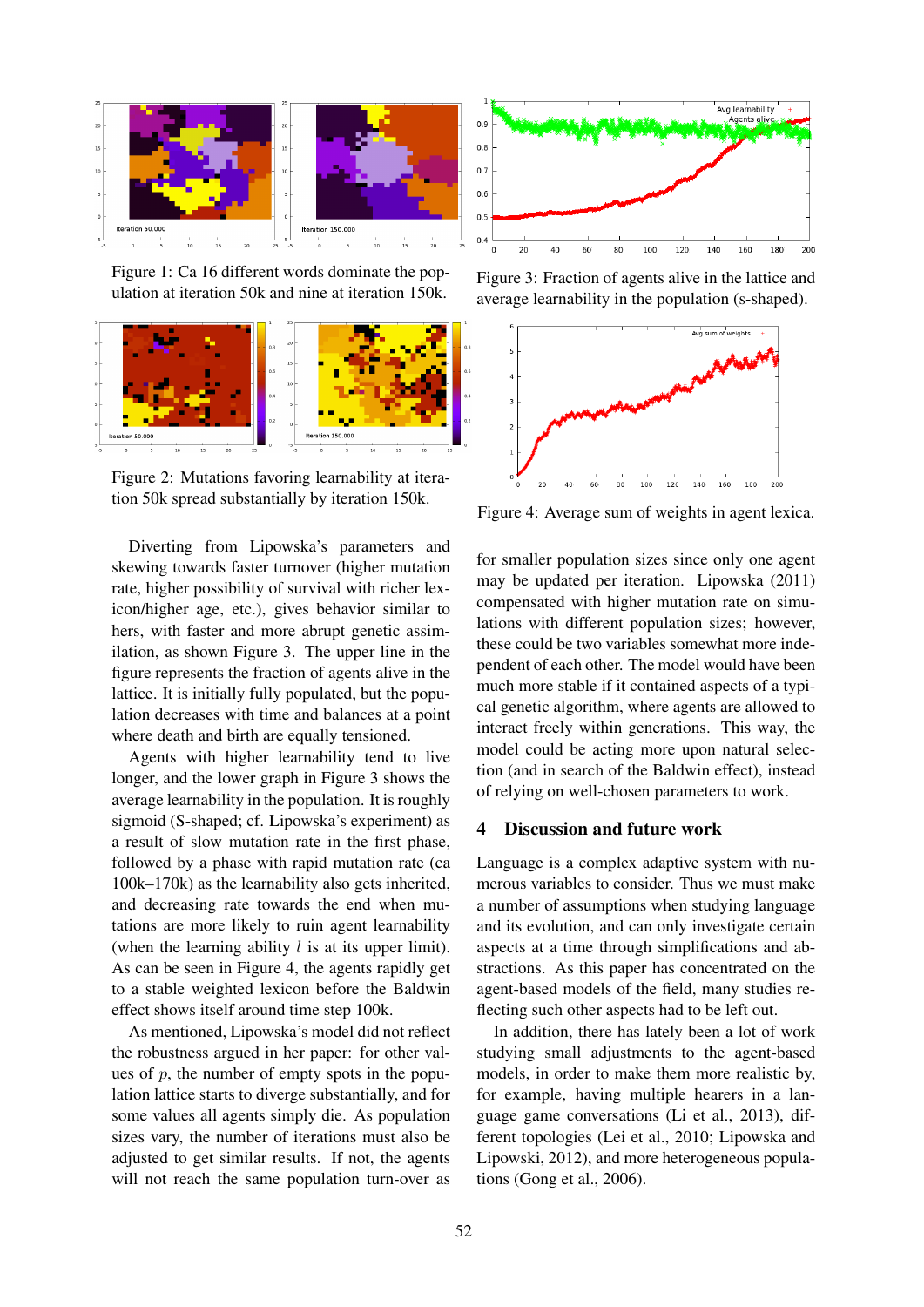In general, though, simulations on language evolution tend to have relatively small and fixed sizes (Baronchelli et al., 2006; Vogt, 2007) — and few studies seem to take social dynamics (Gong et al., 2008; Kalampokis et al., 2007) or geography into account (Patriarca and Heinsalu, 2009).

Further work is still needed to make existing models more realistic and to analyze relations between different models (e.g., by combining them). Biological evolution could be studied with more flexible (or plastic) neural networks. Cultural evolution could be investigated under more realistic geographical and demographical influence, while learning could be analyzed even further in light of social dynamics, as different linguistic phenomena unfold. Quillinan (2006) presented a model concerning how a network of social relationships could evolve with language traits. This model could be taken further in combination with existing language games or it could be used to show how language responds to an exposure of continuous change in a complex social network.

Notably, many present models have a rather naïve way of selecting cultural parents, and a genetic algorithm for giving fitness to agents in terms of having (assimilated) the best strategies for learning (e.g., memory efficiency), social conventions (e.g., emotions, popularity), and/or simple or more advanced grammar could be explored.

A particular path we aim to pursue is to study a language game with a simple grammar under social influence (e.g., with populations in different fixed and non-fixed graphs, with multiple hearers), contained within a genetic algorithm. In such a setting, the agents must come up with strategies for spreading and learning new languages, and need to develop fault-tolerant models for speaking with close and distant neighbors. This could be a robust model where a typical language game could be examined, in respect to both biological and cultural evolution, with a more realistic perspective.

## Acknowledgments

We would like thank the three anonymous reviewers for several very useful comments. Thanks also to Keith Downing for providing feedback on work underlying this article.

The third author is supported by a grant from the Norwegian University of Science and Technology. Part of this work was funded by the PRESEMT project (EC grant number FP7-ICT-4-248307).

#### References

- James Mark Baldwin. 1896. A new factor in evolution. *The American Naturalist*, 30(354):441–451.
- Andrea Baronchelli, Maddalena Felici, Vittorio Loreto, Emanuele Caglioti, and Luc Steels. 2006. Sharp transition towards shared vocabularies in multiagent systems. *Journal of Statistical Mechanics: Theory and Experiment*, 2006(06):P06014.
- Andrea Baronchelli, Nick Chater, Romualdo Pastor-Satorras, and Morten H. Christiansen. 2012. The biological origin of linguistic diversity. *PLoS ONE*, 7(10):e48029.
- Joris Bleys and Luc Steels. 2011. Linguistic selection of language strategies. In G. Kampis, I. Karsai, and E. Szathmáry, editors, Advances in Artificial *Life. Darwin Meets von Neumann*, volume 2, pages 150–157. Springer.
- Angelo Cangelosi and Domenico Parisi. 2002. Computer simulation: A new scientific approach to the study of language evolution. In Angelo Cangelosi and Domenico Parisi, editors, *Simulating the Evolution of Language*, chapter 1, pages 3–28. Springer, London.
- Nick Chater, Florencia Reali, and Morten H Christiansen. 2009. Restrictions on biological adaptation in language evolution. *Proceedings of the National Academy of Sciences*, 106(4):1015–1020.
- Noam Chomsky. 1986. *Knowledge of language: Its nature, origins, and use*. Greenwood.
- Morten H. Christiansen and Simon Kirby. 2003. Language evolution: consensus and controversies. *TRENDS in Cognitive Sciences*, 7(7):300–307.
- Rick Dale and Gary Lupyan. 2012. Understanding the origins of morphological diversity: the linguistic niche hypothesis. *Advances in Complex Systems*, 15(03n04):1150017.
- Terrence W. Deacon. 2010. A role for relaxed selection in the evolution of the language capacity. *Proceedings of the National Academy of Sciences*, 107(Supplement 2):9000–9006.
- Nicholas Evans and Stephen C. Levinson. 2009. The myth of language universals: Language diversity and its importance for cognitive science. *Behavioral and Brain Sciences*, 32(05):429–448.
- Tao Gong and Lan Shuai. 2013. Computer simulation as a scientific approach in evolutionary linguistics. *Language Sciences*, 40:12–23.
- Tao Gong, James W. Minett, and William S-Y Wang. 2006. Language origin and the effects of individuals popularity. In *Proceedings of the 2006 IEEE Congress on Evolutionary Computation*, pages 999– 1006, Vancouver, British Columbia, Jul. IEEE.